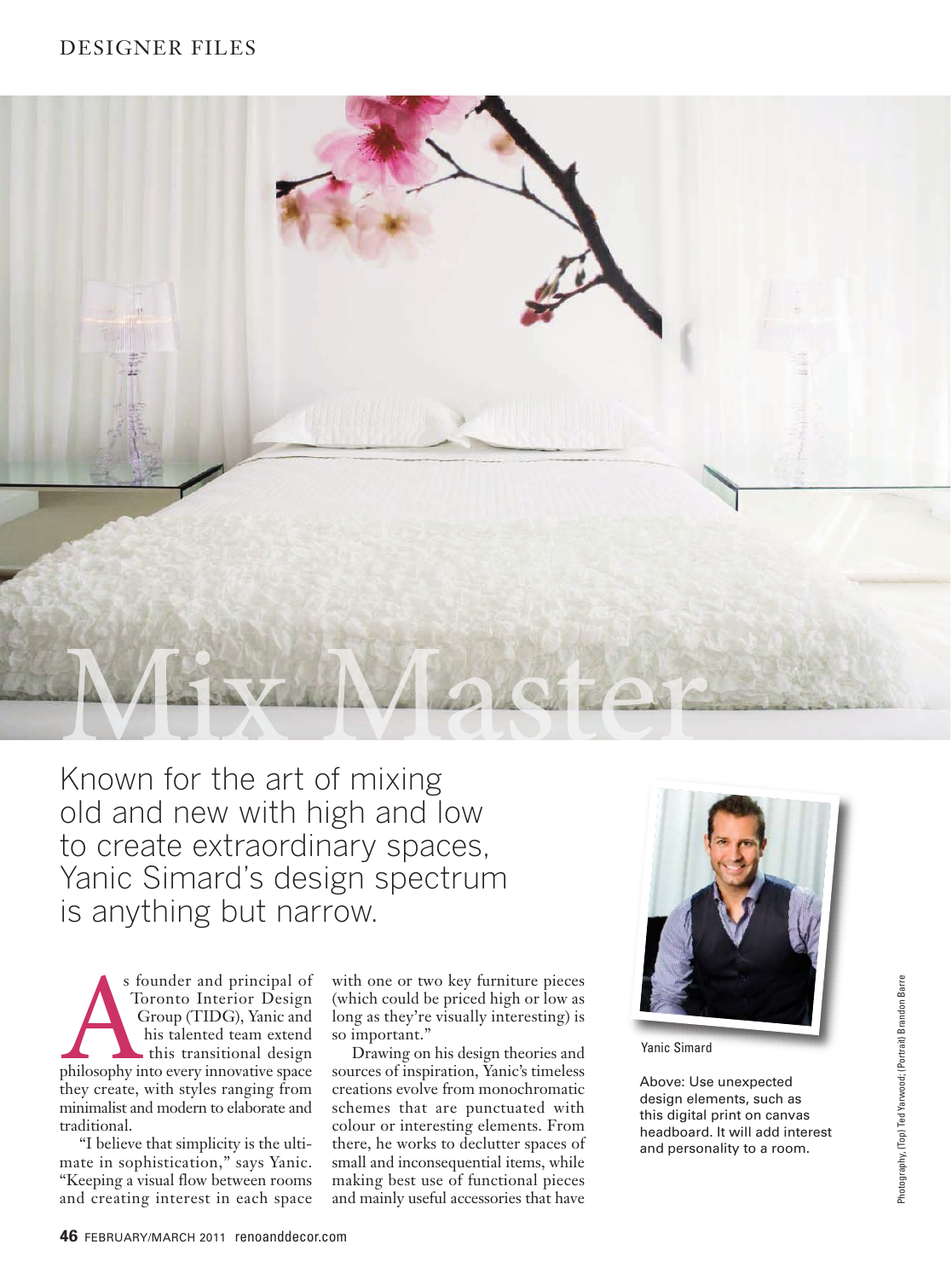# DESIGNER FILES